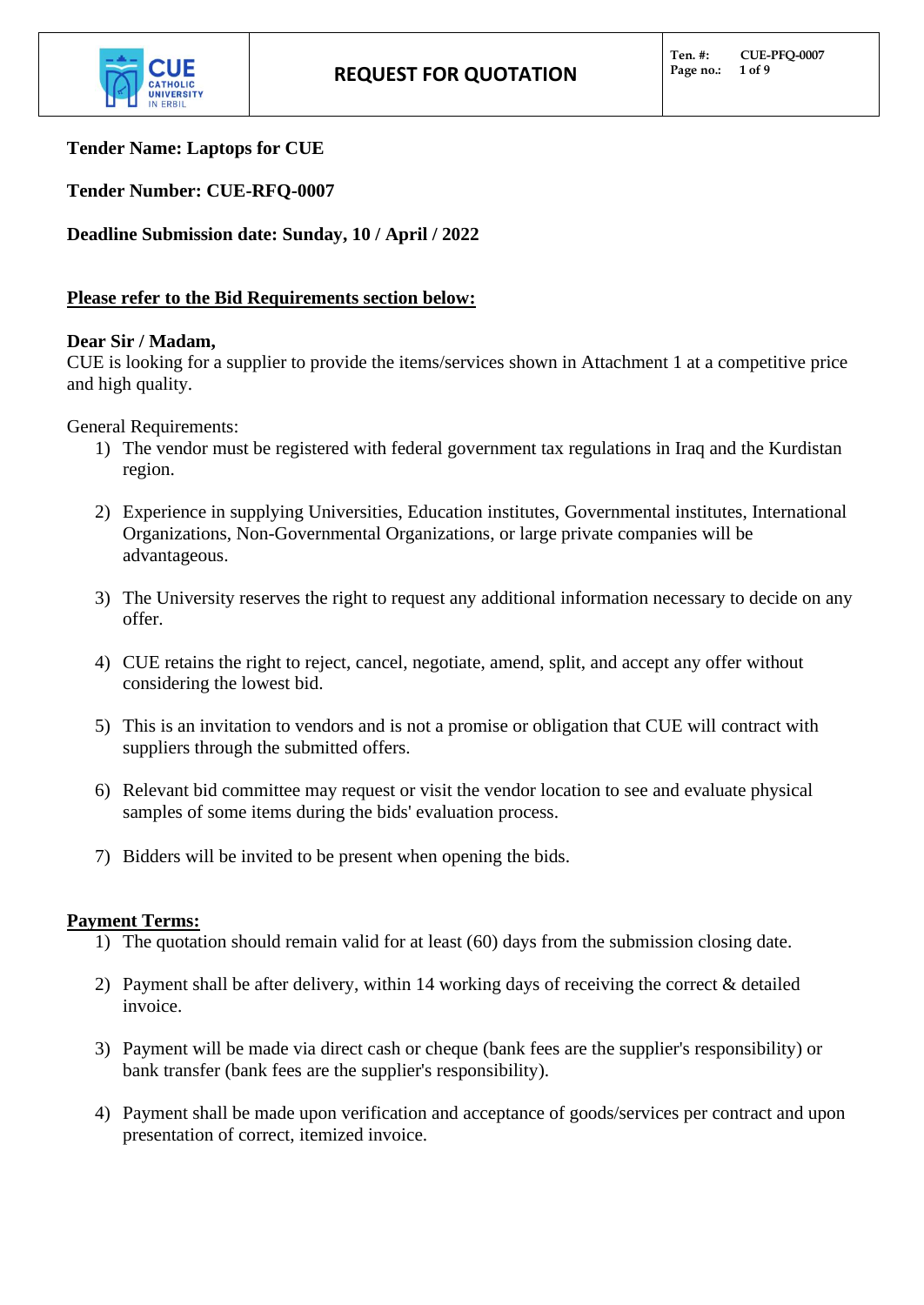

# **Requested Information**

The submission must include:

- Full legal address and contact details of the company
- Name of company's official owner and copy of their ID.
- Copy of company registration certificate.
- Evidence of previous similar works implementation, if any.
- Bank account information if available.
- The vendor must read, sign  $&$  stamp Attachment (2) related to SUPPLIER CODE OF CONDUCT.

# **Bid Requirements:**

Offers that do not meet the following will be automatically rejected regardless of price:

- 1. Offers must be received before the stated deadline **Sunday, 10 / April / 2022.**
- 2. Offers must include all information requested above.
- 3. Offers must include photos/Videos/Samples of the provided items by the vendor according to the request.
- 4. Unit prices must be provided for all line items. Offers that only include totals will be rejected.
- 5. Bids that include mistakes in calculations within the Bill of Quantities will be excluded from the competition.
- 6. The bid must be submitted to CUE in a sealed and stamped envelope. Any missing documents may cause the entire offer to be rejected.
- 7. Offers must be clean & clear from any mistakes, corrections, or deletions.
- 8. Offers must be complete, signed on a clear date, and stamped on all pages and attachments.
- 9. Bidders are not permitted to alter the offer after the closing date. However, any bidder may be requested to clarify an aspect of an offer in writing, but a change in the substance or price of the offer may not be sought, offered, or permitted.
- 10. Supplying the items will be through a contract that will be signed with the successful bidder.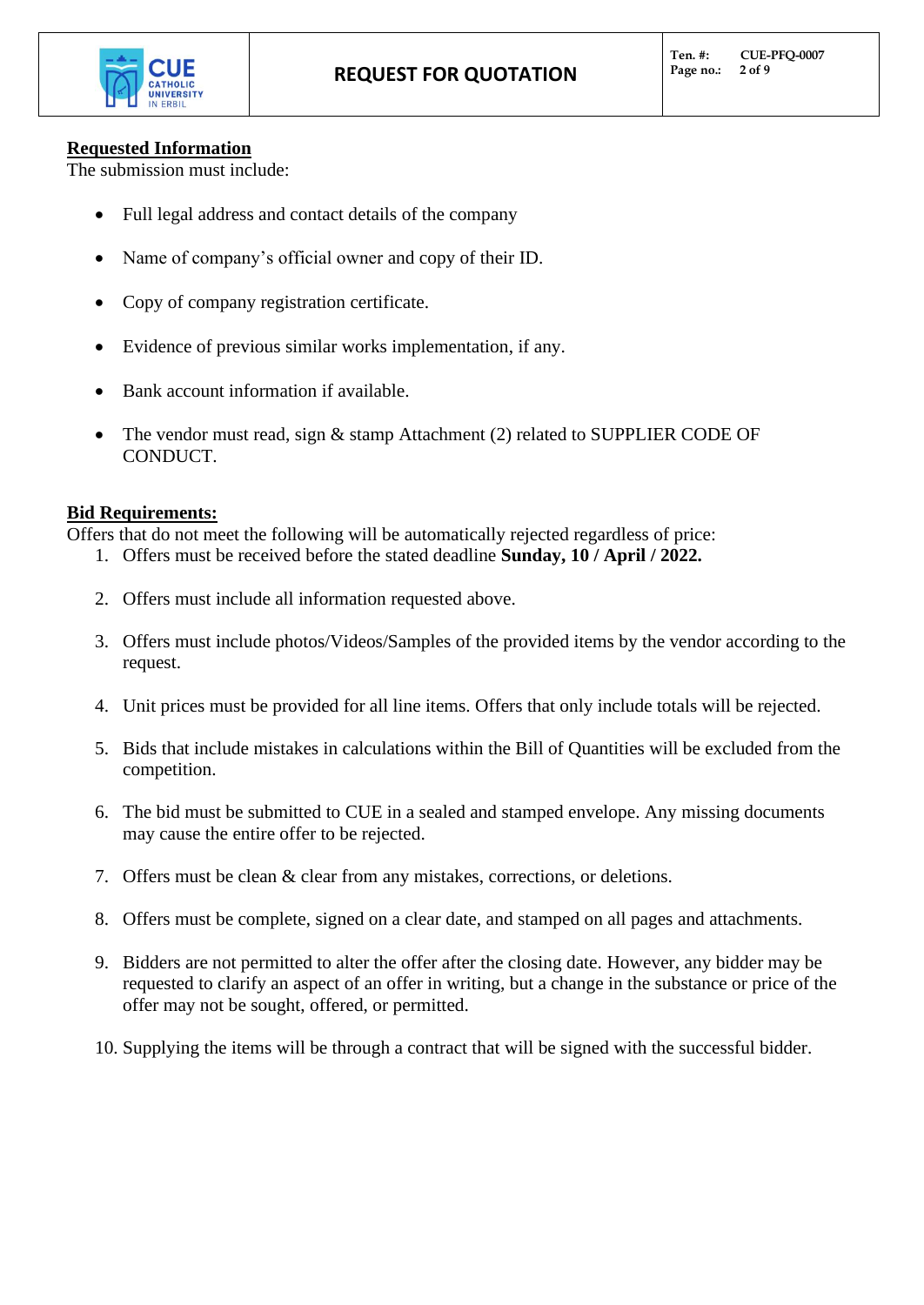

# **Delivery Instructions:**

All bids should reach CUE before **(Sunday, 10 / April / 2022)**

- 1- Submitted bids must be complete, stamped, and signed in a sealed and stamped envelope.
- 2- Bids should be delivered by hand to CUE Reception
- 3- CUE location: Erbil, Ankawa, 189 District, Baherka new road near Majdal Hotel and Gratus Hotel.

# **Contact information**

For any further information, please contact CUE through the following:

- 1- Email address: [procurement@cue.edu.krd.](mailto:procurement@cue.edu.krd)
- 2- Mobile no.: +9647507314903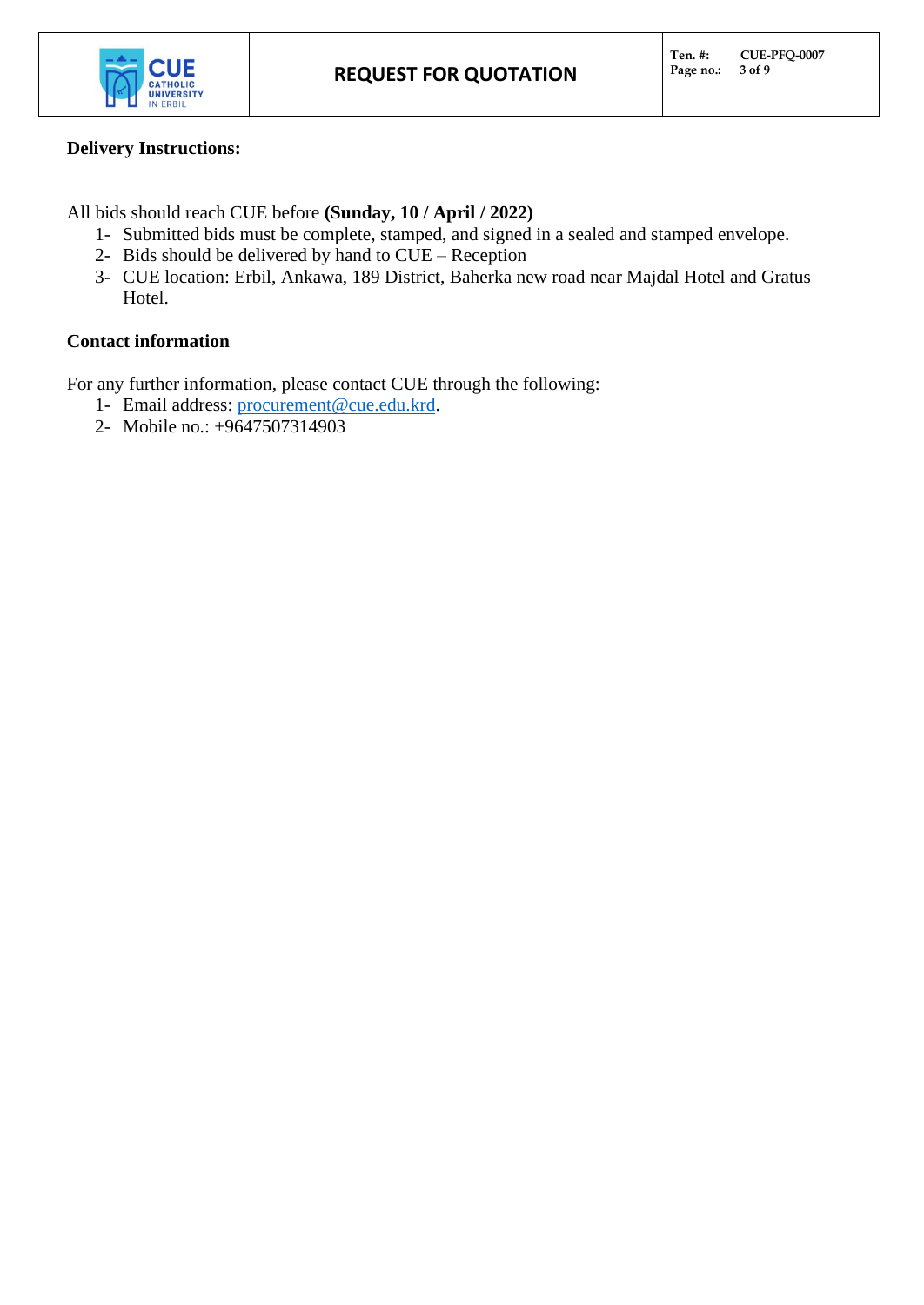

# **Company information**

Company name:

Legal address:

Telephone Number:

Company website:

Company registration number:

Authorized manager's Name:

Authorized manager's email:

Authorized manager's Mobile no.:

Other information:

Please indicate here below the number and title of the attachments you provide as evidence for the similar implemented works.

Full name of the authorized person:

Position:

Mobile no.:

Email address:

Date:

Signature and Stamp: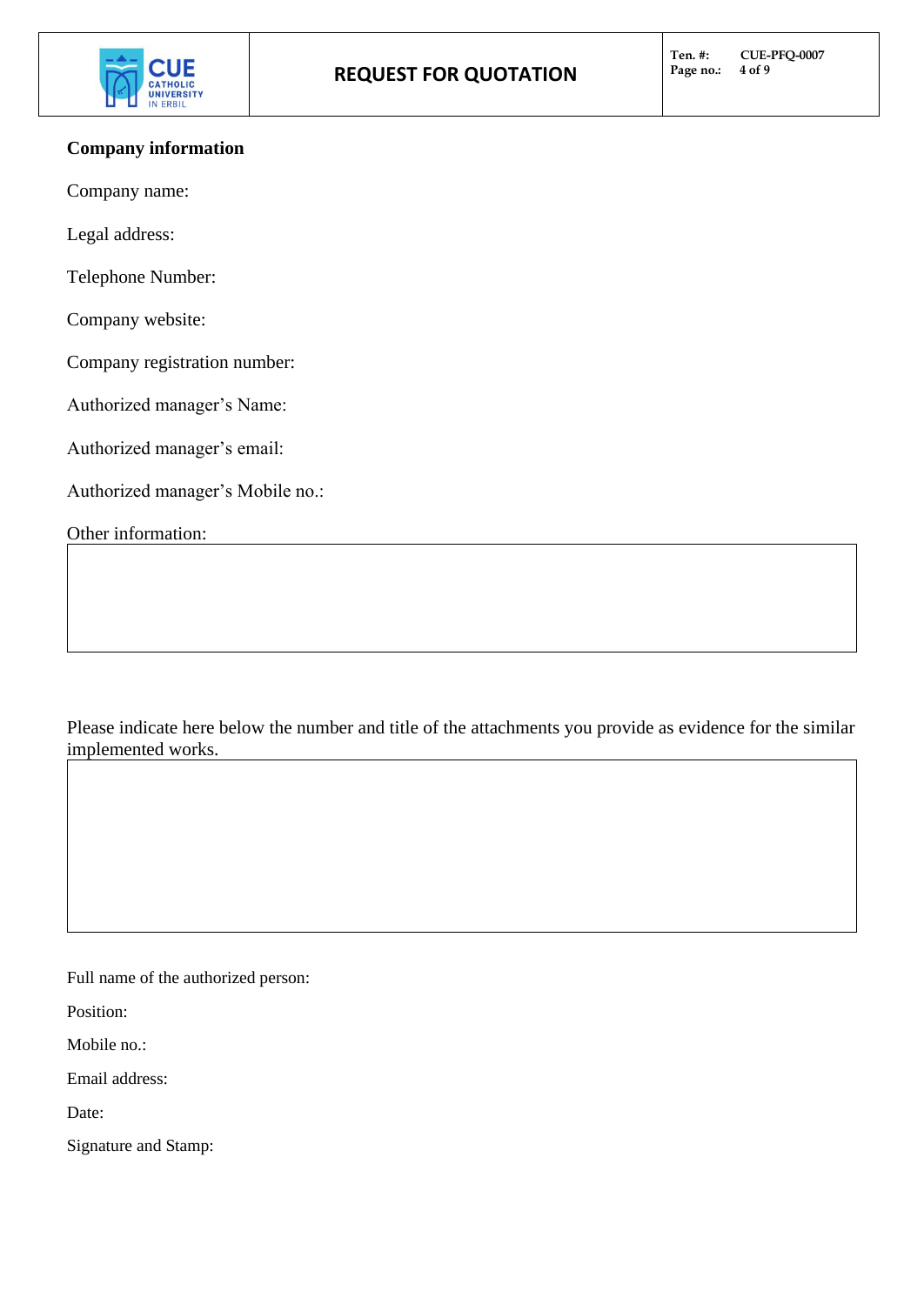

# **Attachment 1**

### **Offered Prices Document**

Please fill the below table with the offered specifications:

The Vendor can offer more than a brand with the same specification or close to it.

The following brands will not be taken into consideration:

- a. Huawei
- b. Hikvision
- Please fill the below table with the offered specifications:
- It is recommended not to provide only the highest specification but more than one option as the highest specification cost may exceed the budget line.

| No.         | <b>Brand</b><br>name | Item name, description,<br>and specifications                                                                                                                                                                                                                      | <b>UOM</b> | <b>QTY</b> | Unit<br>price | Total<br>price | Comments<br>and Warranty | Expected<br>time of |
|-------------|----------------------|--------------------------------------------------------------------------------------------------------------------------------------------------------------------------------------------------------------------------------------------------------------------|------------|------------|---------------|----------------|--------------------------|---------------------|
|             |                      |                                                                                                                                                                                                                                                                    |            |            |               |                | clause                   | delivery            |
|             |                      | $\blacksquare$ Processor: 11 <sup>th</sup><br>generation Intel® Core™<br>i5 or i7 T or K or H<br>$\bullet$ RAM: 8 GB,<br>• Storage:256GB or<br>512GB<br>$\bullet$ Display: 14 "or 15.6"<br>Full-HD (1920 x 1080),<br>• Windows 11 Pro license<br>• 1 Year warranty | piece      | 50         |               |                |                          |                     |
| $\mathbf 2$ |                      |                                                                                                                                                                                                                                                                    | piece      |            |               |                |                          |                     |

## Offer validity duration:

Any other remarks:

Full name of the authorized person:

Position:

Mobile no.:

Email address:

Date:

Signature and Stamp: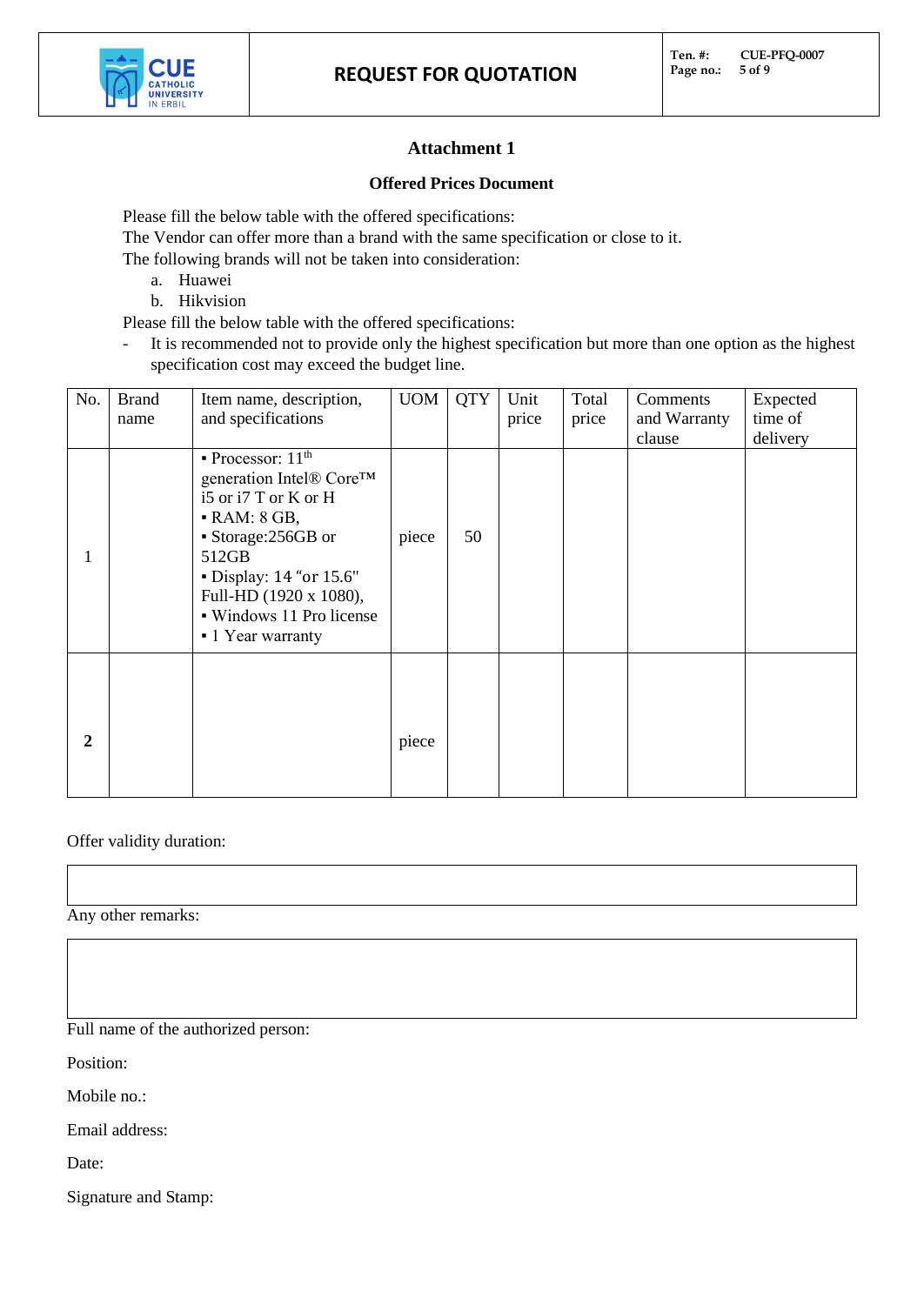

# **Attachment 2**

## **Supplier Code of Conduct**

**At Catholic University in Erbil, we believe acting ethically and responsibly is the right thing to do and will lead to better execution of our responsibilities. CUE has adapted UN's Supplier Code of Conduct to clarify our global expectations in the areas of work integrity, respect for fundamental human rights, social justice, and human dignity, and respect for the equal rights of men and women serves as overarching values to which suppliers of goods and services to the CUE are expected to adhere.** 

## 1. Scope of Application

The provisions of this Code of Conduct set forth the CUE's expectations for all suppliers registered with the CUE or with whom it does business. The CUE expects that these principles apply to suppliers and their employees, parent, subsidiary or affiliate entities, and subcontractors. The CUE expects suppliers to ensure that this Code of Conduct is communicated to their employees, parent, subsidiary, affiliated entities, and any subcontractors. It is done in the local language and in a manner that is understood by all.

## 2. Continuous Improvement

The provisions as set forth in this Code of Conduct provide the minimum standards expected of suppliers to the CUE. The CUE expects suppliers to strive to exceed both international and industry best practices. The CUE also expects that its suppliers encourage and work with their own suppliers and subcontractors to ensure that they also strive to meet the principles of this Code of Conduct. The CUE recognizes that reaching some of the standards established in this Code of Conduct is a dynamic rather than static process and encourages suppliers to continually improve their workplace conditions accordingly.

3. Management, Monitoring and Evaluation

The CUE expects that suppliers, at a minimum, have established clear goals toward meeting the standards set forth in this Code of Conduct. The CUE expects that its suppliers will establish and maintain appropriate management systems related to the content of this Code of Conduct, and that they actively review, monitor and modify their management processes and business operations to ensure they align with the principles set forth in this Code of Conduct. Supplier participants in the Global Compact are strongly encouraged to operationalize its principles and to communicate their progress annually to stakeholders. The CUE may monitor that milestones have been set and management systems have been put in place to ensure that the principles set out in this Code of Conduct have been met and failure to do so may impact the future ability of a supplier to do business with the CUE. To review the progress of suppliers and subcontractors in implementing the Code of Conduct, the CUE may take various supporting initiatives, including requesting suppliers to commit to the Global Compact, to self-certify that they comply with the Code of Conduct and, in some cases, to conduct on site evaluations and inspections of supplier facilities and those of their subcontractors.

## **Labor**

4. Freedom of Association and Collective Bargaining: CUE expects its suppliers to recognize the freely-exercised right of workers, without distinction, to organize, further and defend their interests and to bargain collectively, as well as to protect those workers from any action or other form of discrimination related to the exercise of their right to organize, to carry out trade union activities and to bargain collectively.

5. Forced or Compulsory Labor:

The CUE expects its suppliers to prohibit forced or compulsory labor in all its forms.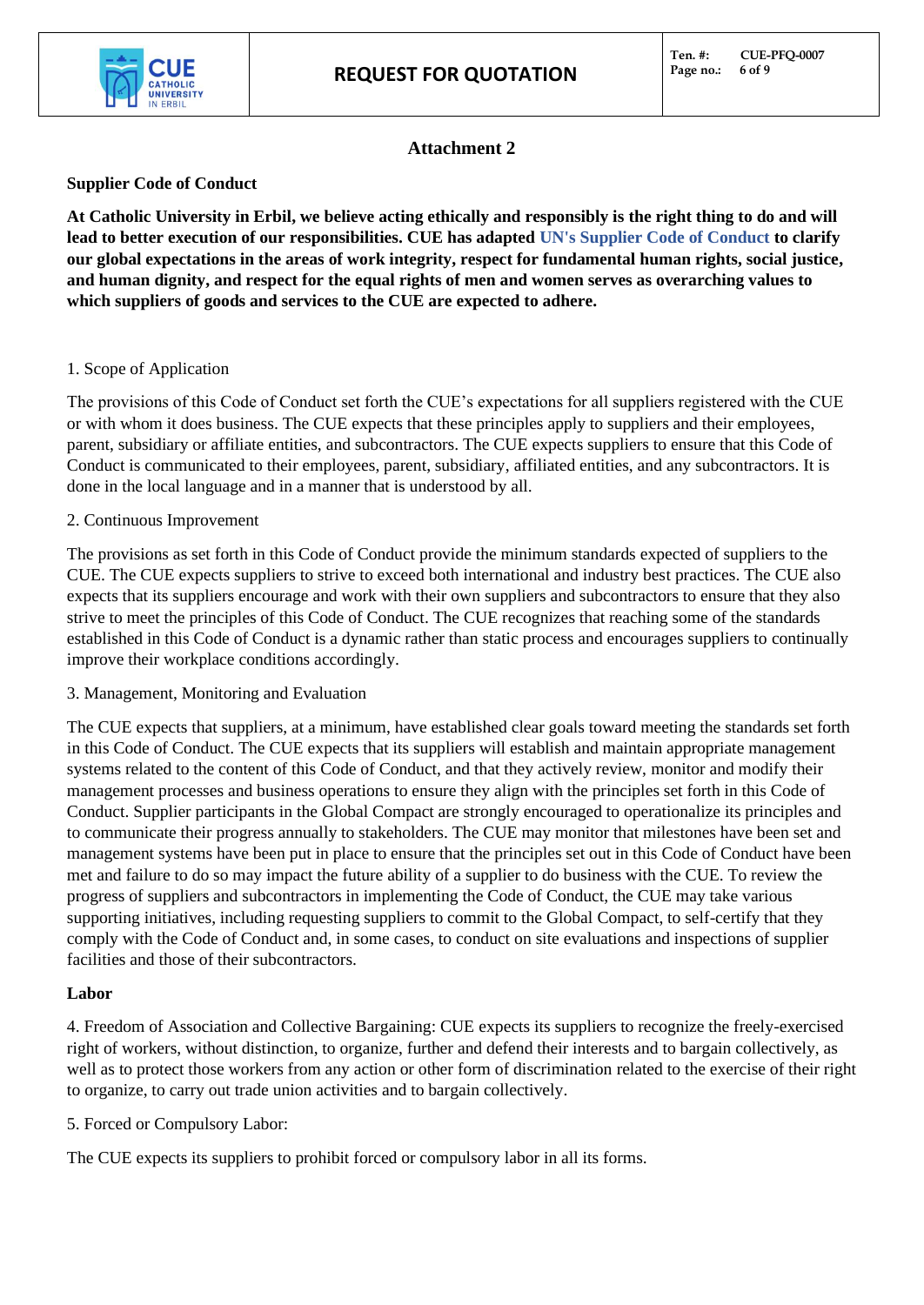

### 6. Child Labor:

The CUE expects its suppliers not to employ: (a) children below 14 years of age or, if higher than that age, the minimum age of employment permitted by the law of the country or countries where the performance, in whole or in part, of a contract takes place, or the age of the end of compulsory schooling in that country or countries, whichever is higher; and (b) persons under the age of 18 for work that, by its nature or the circumstances in which it is carried out, is likely to harm the health, safety or morals of such persons.

## 7. Discrimination:

The CUE expects its suppliers to ensure equality of opportunity and treatment in respect of employment and occupation without discrimination on the grounds of race, color, sex, religion, political opinion, national extraction or social origin and such other ground as may be recognized under the national law of the country or countries where the performance, in whole or in part, of a contract, takes place.

8. Wages, Working Hours, and Other Conditions of Work:

The CUE expects its suppliers to ensure the payment of wages in legal tender, at regular intervals no longer than one month, in full and directly to the workers concerned. Suppliers should keep an appropriate record of such payments. Deductions from wages are permitted only under conditions and to the extent prescribed by the applicable law, regulations, or collective agreement. Suppliers should inform the workers concerned of such deductions at each payment. The wages, hours of work, and other work conditions provided by suppliers should be not less favorable than the best conditions prevailing locally for work of the same character performed in the trade or industry concerned in the area where work is carried out.

## 9. Health and Safety

The CUE expects its suppliers to ensure, so far as is reasonably practicable, that: (a) the workplaces, machinery, equipment and processes under their control are safe and without health risk; (b) the chemical, physical and biological substances and agents under their control are without health risk when the appropriate measures of protection are taken; and (c) where necessary, adequate protective clothing and protective equipment are provided to prevent, so far as is reasonably practicable, risk of accidents or of adverse effects to health.

# **HUMAN RIGHTS**

## 10. Human Rights:

The CUE expects its suppliers to support and respect the protection of internationally proclaimed human rights and to ensure that they are not complicit in human rights abuses.

11. Harassment, Harsh or Inhumane Treatment

The CUE expects its suppliers to create and maintain an environment that treats all employees with dignity and respect and will not use any threats of violence, sexual exploitation or abuse, verbal or psychological harassment or abuse. No harsh or inhumane treatment, coercion, or corporal punishment of any kind is tolerated, nor is there to be the threat of any such treatment.

## 12. Mines:

The CUE expects its suppliers not to engage in the sale or manufacture of anti-personnel mines or components utilized in the manufacture of anti-personnel mines.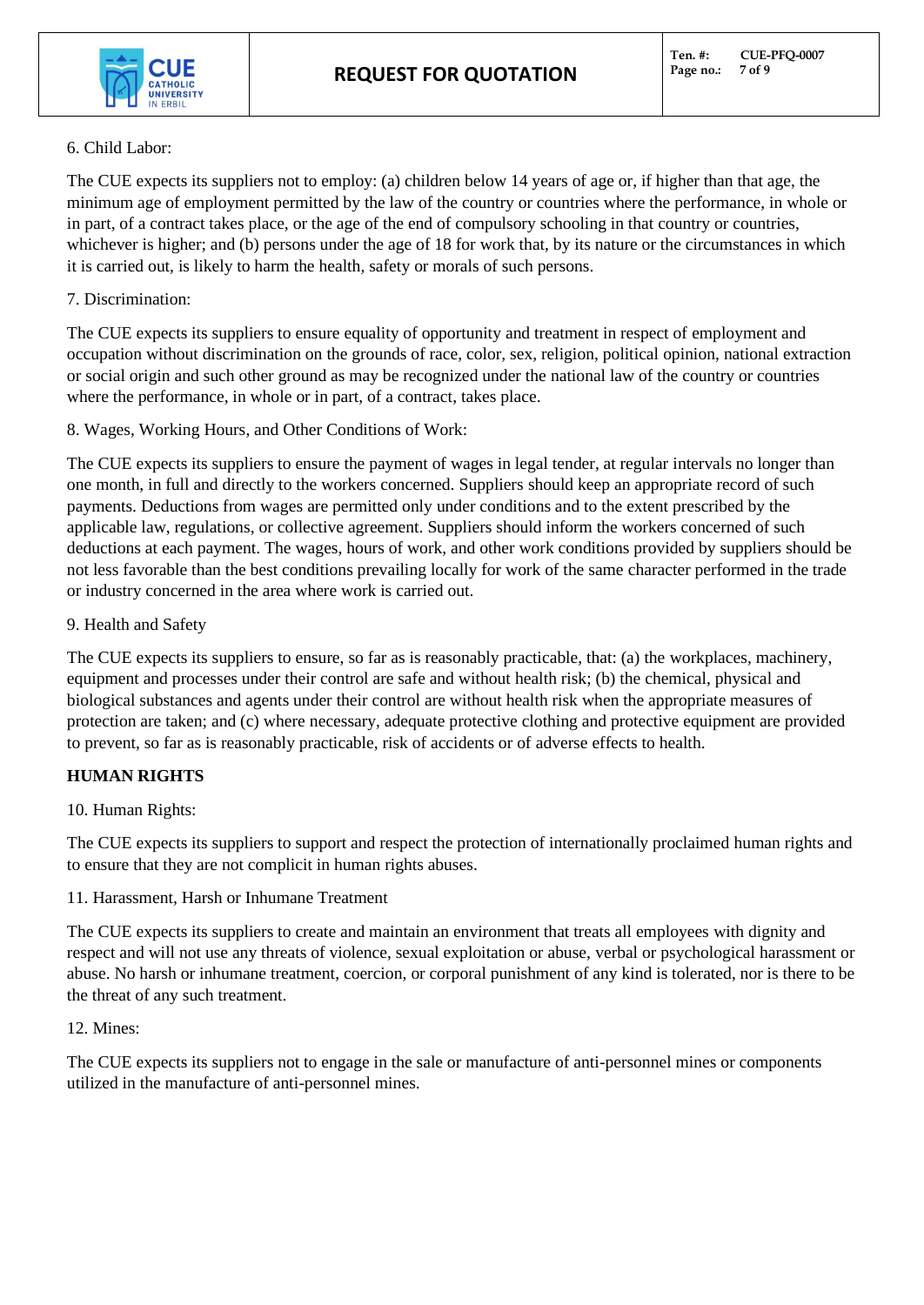

### **Environment:**

13. Environmental:

The CUE expects its suppliers to have an effective environmental policy and comply with existing legislation and regulations regarding protecting the environment. Suppliers should, wherever possible, support a precautionary approach to environmental matters, undertake initiatives to promote greater environmental responsibility, and encourage the diffusion of environmentally friendly technologies implementing sound life-cycle practices.

14. Chemical and Hazardous Materials

Chemical and other materials posing a hazard if released to the environment are to be identified and managed to ensure their safe handling, movement, storage, recycling or reuse and disposal.

#### 15. Wastewater and Solid Waste

Wastewater and solid waste generated from operations, industrial processes and sanitation facilities are to be monitored, controlled and treated as required before discharge or disposal.

#### 16. Air Emissions:

Air emissions of volatile organic chemicals, aerosols, corrosives, particulates, ozone-depleting chemicals, and combustion by-products generated from operations are to be characterized, monitored, controlled and treated prior to discharge or disposal.

#### 17. Minimize Waste, Maximize Recycling

Waste of all types, including water and energy, are to be reduced or eliminated at the source or by practices such as modifying production, maintenance and facility processes, materials substitution, conservation, recycling and reusing materials.

## **Ethical Conduct**

#### 18. Corruption

The CUE expects its suppliers to adhere to the highest standards of moral and ethical conduct, to respect local laws and not engage in any form of corrupt practices, including but not limited to extortion, fraud, or bribery.

#### 19. Conflict of Interest

CUE suppliers are expected to disclose to the CUE any situation that may appear as a conflict of interest, and disclose to the CUE if any CUE official or professional under contract with the CUE may have an interest of any kind in the supplier's business or any kind of economic ties with the supplier.

#### 20. Gifts and Hospitality

The CUE has a "zero tolerance" policy and does not accept any type of gift or any offer of hospitality. The CUE will not accept any invitations to sporting or cultural events, offers of holidays or other recreational trips, transportation, or invitations to lunches or dinners. The CUE expects its suppliers not to offer any benefit such as free goods or services, employment or sales opportunity to a CUE staff member in order to facilitate the suppliers' business with the CUE.

21. post-employment restrictions:

Post-employment restrictions may apply to CUE staff in service and former CUE staff members who participated in the procurement process if such persons had prior professional dealings with suppliers. CUE suppliers are expected to refrain from offering employment to any such person for a period of one year following separation from service.